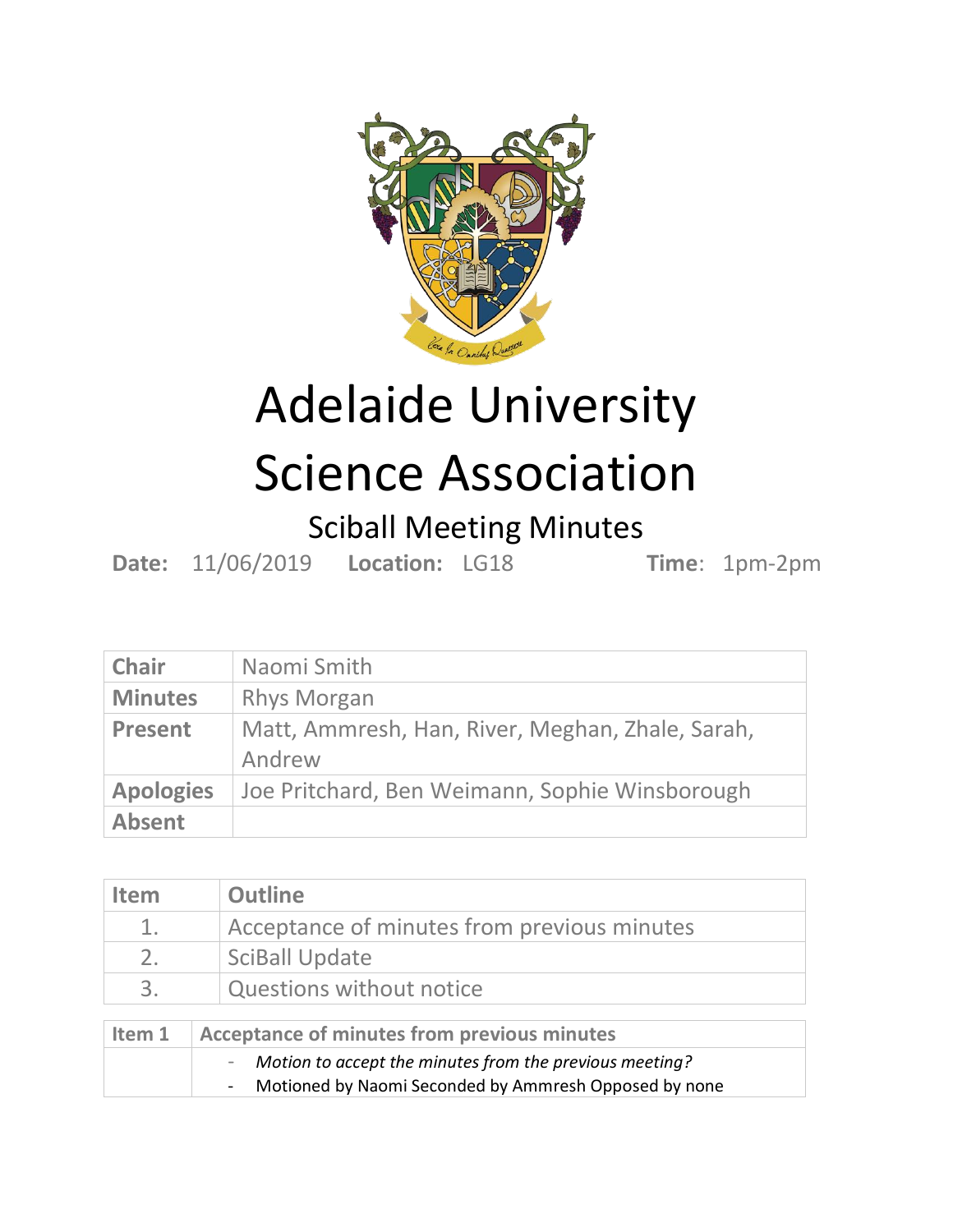| Item <sub>2</sub> | <b>Sci Ball Update (15th June)</b>                                                          |
|-------------------|---------------------------------------------------------------------------------------------|
|                   | SciBall 2019 will take place at Stamford on 15th of June (Saturday)                         |
|                   | Current info:                                                                               |
|                   | Bar outside the room                                                                        |
|                   | Capacity 220<br>$\overline{\phantom{a}}$                                                    |
|                   | Seating - will be arranged as "First Come First Serve"                                      |
|                   | ~220 tickets have been sold<br>$\overline{\phantom{a}}$                                     |
|                   | Kaitlin Michelle is our photographer for Science Ball                                       |
|                   | Decor                                                                                       |
|                   | is everything sorted/organised/arrived? Not waiting on<br>$\blacksquare$                    |
|                   | anything?                                                                                   |
|                   | are the rock info sheets done? What still needs to be worked<br>on?                         |
|                   | Ben working on it - better to use on slides, no stress for<br>$\blacksquare$<br>name sheets |
|                   | who is currently holding what (in terms of object decor) and                                |
|                   | $\overline{\phantom{a}}$<br>who will bring it to the event?                                 |
|                   | Menu                                                                                        |
|                   | \$60-\$70 for printing - 3 per A4 page - Good paper -<br>$\blacksquare$                     |
|                   | Sarah and Matt to organise on Thursday anytime                                              |
|                   | (except 10-10:30)                                                                           |
|                   | Vote to approve - motioned by Naomi Seconded by                                             |
|                   | Megan Opposed by none Approved by all                                                       |
|                   | are there any prizes (eg. Under-the-chair prizes?) - None                                   |
|                   | <b>Music</b>                                                                                |
|                   | what music system are we using? Speakers dorted, just need                                  |
|                   | device with aux                                                                             |
|                   | Posts                                                                                       |
|                   | make one on the day about the location/entrance/how to get<br>$\blacksquare$                |
|                   | to the room                                                                                 |
|                   | a post on the thursday/friday to get people keen (about rock                                |
|                   | facts or something)<br>Photobooth                                                           |
|                   | Vote to choose photo booth - \$499 for open booth - quite                                   |
|                   | difficult                                                                                   |
|                   | \$600 for closed booth - 3hrs - props included + backgrounds -                              |
|                   | \$700 closed                                                                                |
|                   | Vote to approve; moved by Naomi 8 all approve except River &                                |
|                   | Rhys Seconded by Ammresh                                                                    |
|                   |                                                                                             |
|                   | Photo booths:<br>$\blacksquare$                                                             |
|                   | Dreambooth (\$700) (open / closed) - 6                                                      |
|                   | Youreventphotobooths (700+ATTENDANT) (small, gif) - 0<br>$\blacksquare$                     |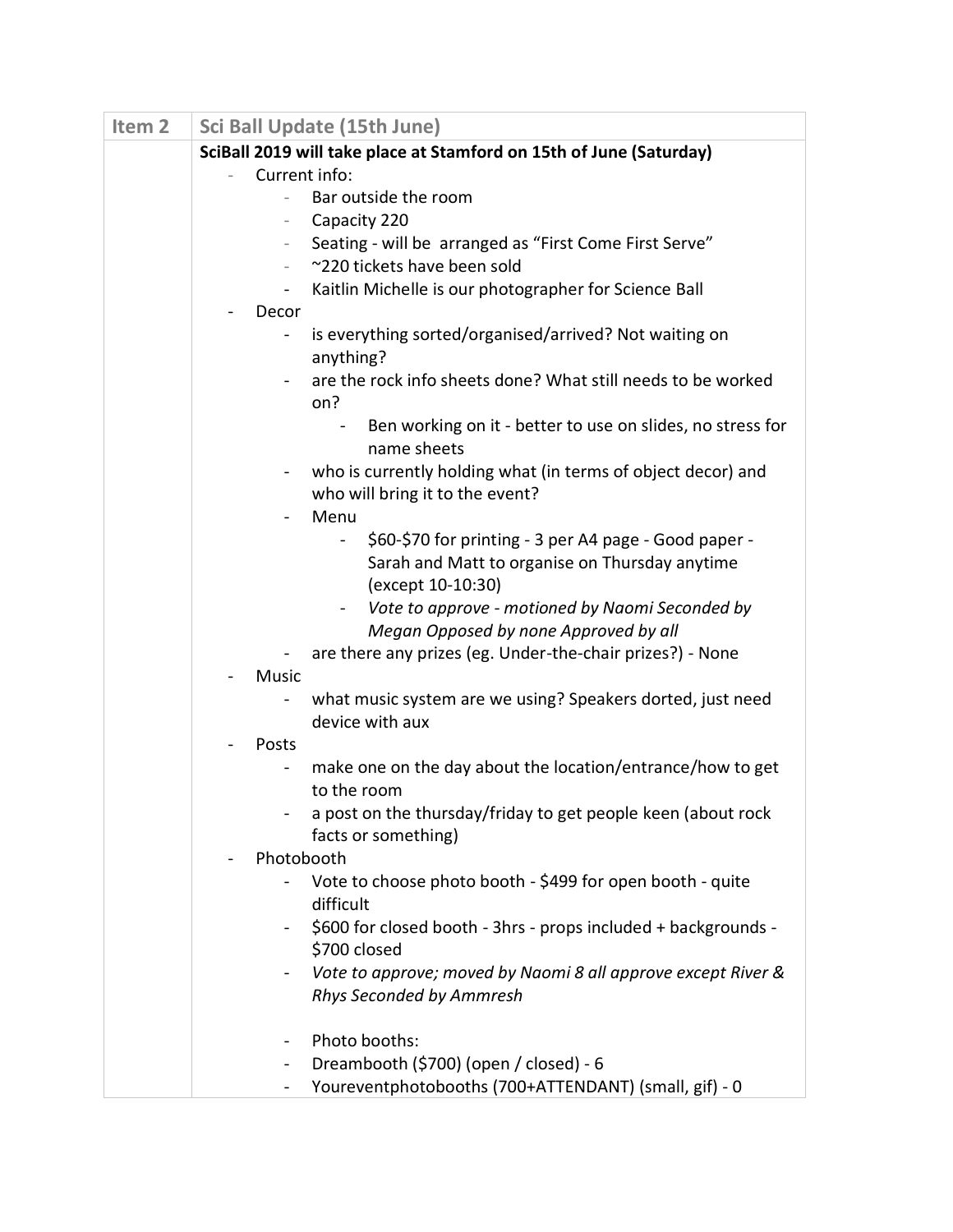| Freezeframe (\$500+attendant) (open / inflatable (but we cant                                                                                        |
|------------------------------------------------------------------------------------------------------------------------------------------------------|
| fit) - $4$                                                                                                                                           |
| Vote to choose which Photo booth; moved by Naomi, seconded                                                                                           |
| by Rhys, approved by all, opposed by naomi, river, megan, zhale                                                                                      |
| Open: 2                                                                                                                                              |
| Closed: 8                                                                                                                                            |
| Vote to choose which the type; open or closed; moved by<br>$\blacksquare$                                                                            |
| Naomi, seconded by Ammresh, approved by all other, opposed                                                                                           |
| by river, sarah                                                                                                                                      |
| Andrew to contact Dream Photobooths; contact for design                                                                                              |
| (send Sarah's design?)                                                                                                                               |
| Type: oval, black                                                                                                                                    |
| Timing: 3hrs 8-11pm<br><b>BOOTH INCLUSIONS</b>                                                                                                       |
| • 3 designs (Oval, Square, Open).                                                                                                                    |
| Free set up and delivery within metro areas.                                                                                                         |
| Free album                                                                                                                                           |
| Free online gallery                                                                                                                                  |
| 2-4 copies of prints                                                                                                                                 |
| Up to 12 people in the booth                                                                                                                         |
| Attendant                                                                                                                                            |
| Free props 100 +                                                                                                                                     |
| Easy to use interface 24 inch touchscreen                                                                                                            |
| Live images in the booth                                                                                                                             |
| Custom Design your own prints                                                                                                                        |
| Unlimited use of the booth                                                                                                                           |
| Green screen for superimposed backgrounds choice of 7 screens                                                                                        |
| Video messaging                                                                                                                                      |
| Booths come in Black or white and also custom design                                                                                                 |
| Usb with all images and Prints                                                                                                                       |
| • Red carpet * If space permits                                                                                                                      |
| • Gold bollards * If space permits                                                                                                                   |
| <b>PRICE</b>                                                                                                                                         |
| open booth \$600 for 3 hours and \$100 per hour there after all inclusive. or Enclosed \$700 Enclosed for 3 hours and \$100 per hour there after all |
|                                                                                                                                                      |
| Tasks for the night:                                                                                                                                 |
| assist special guests into hall (7 to 7:30)<br>O                                                                                                     |
| Rhys & Naomi                                                                                                                                         |
| bring laptop (for music and/or projections) - Rhys iPad + Laptop<br>$\circ$                                                                          |
| bring adaptors (check which adapter is required)<br>$\circ$                                                                                          |
| set up music/sound system (5)<br>O                                                                                                                   |
| Rhys, Ammresh                                                                                                                                        |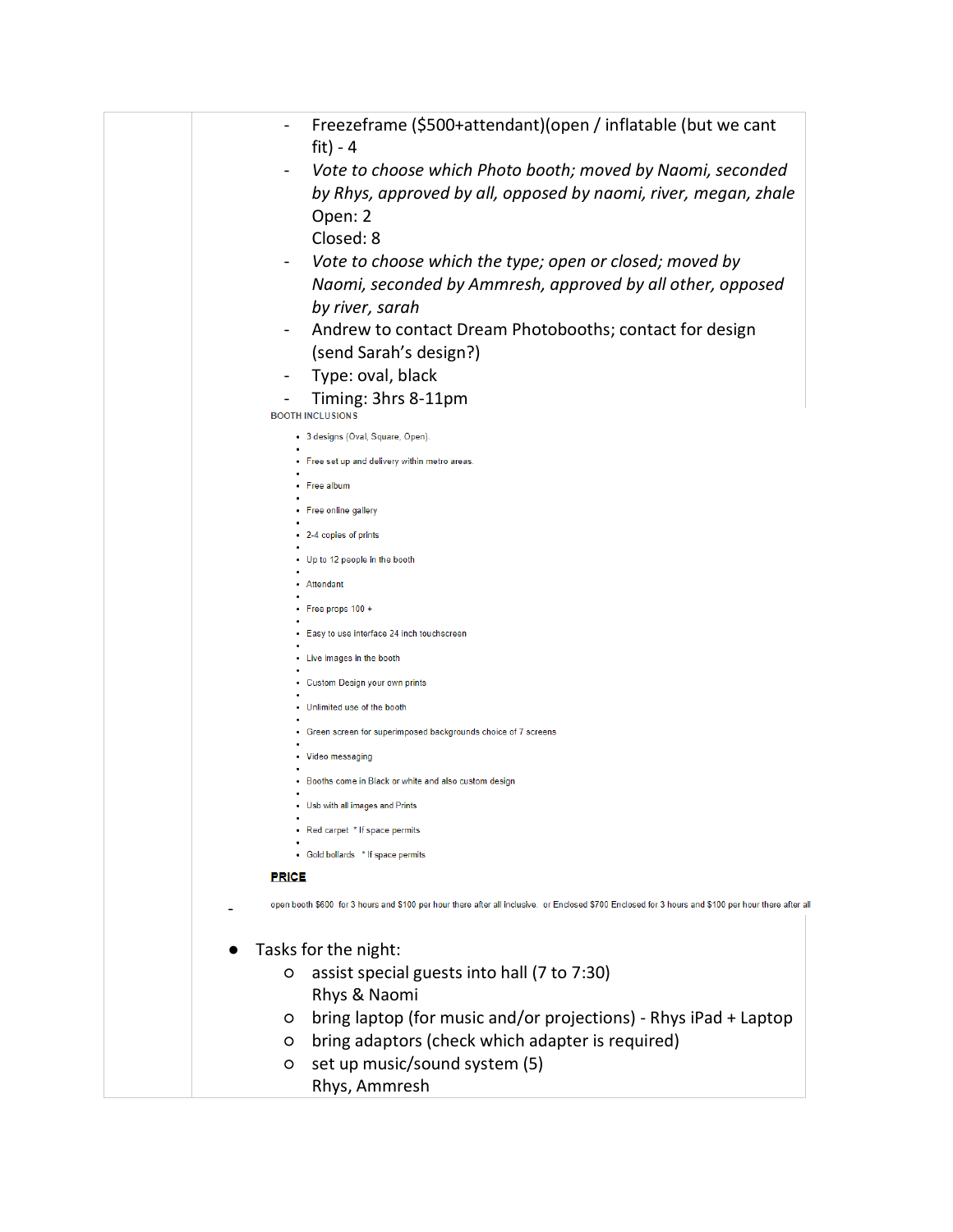